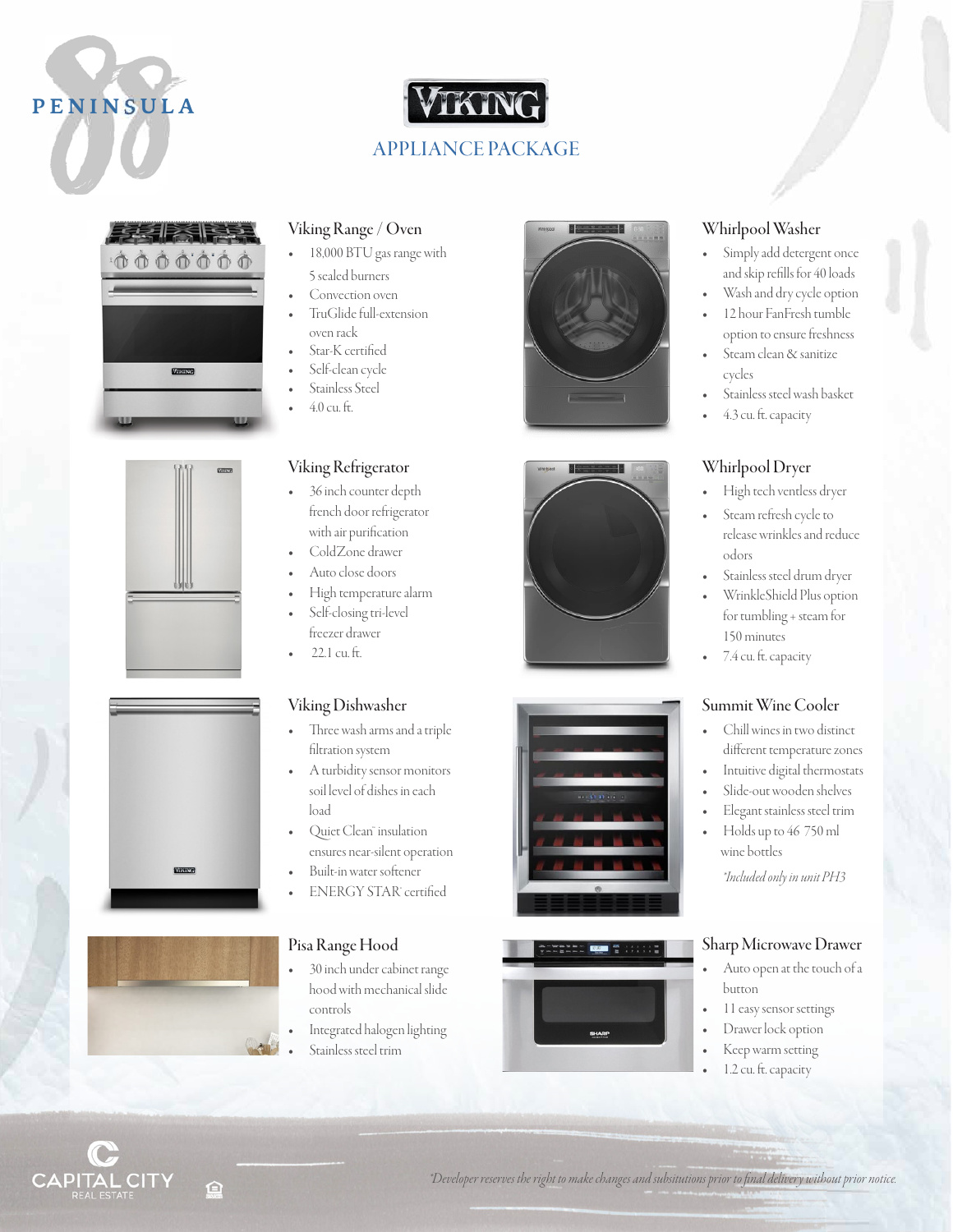# PENINSULA **PENIN ULA**

### **JENNAIR** APPLIANCE PACKAGE









#### JennAir Pro Range

- Dual-fan 1,200-watt convection oven
- Dual 20,000 BTU burners
- 5,000 BTU simmer burner
- 7 inch color touch display
- 13"x17 %"x16" oven

#### JennAir Refrigerator

- Seamless counter depth design
- TriSensor climate control
- Glide-out freezer drawer
- with SmoothClose track system Soft interior LED lighting
- 14.4 cu. ft refrigerator
- 5.62 cu. ft. freezer volume

#### JennAir Pro Dishwasher

- Quiet 38 decibel running noise
- Three-stage filtration
- Voice command for smart home integration
- Pressurized stainless steel spray arms
- Easy elevation rack adjustment

#### Pisa Range Hood

- 30 inch under cabinet range hood with mechanical slide controls
- Integrated halogen lighting
	- Stainless steel trim







#### Whirlpool Washer

- Simply add detergent once and skip refills for 40 loads
- Wash and dry cycle option
- 12 hour FanFresh tumble option to ensure freshness
- Steam clean & sanitize cycles
- Stainless steel wash basket
- 4.3 cu. ft. capacity

#### Whirlpool Dryer

- High tech ventless dryer
- Steam refresh cycle to release wrinkles and reduce odors
- Stainless steel drum dryer
- WrinkleShield Plus option for tumbling + steam for 150 minutes
- 7.4 cu. ft. capacity

#### Sharp Microwave Drawer

- Auto open at the touch of a button
- 11 easy sensor settings
- Drawer lock option
- Keep warm setting
- 1.2 cu. ft. capacity

Included only in units: *208, 308, 408, 508, 608, 708, 808 and units 802, 804, and 814*

#### GE Profile Microwave

- Powerful 800 watt microwave
	- Control lockout
- Auto sensor cooking
- 1.1 cu. ft. capacity